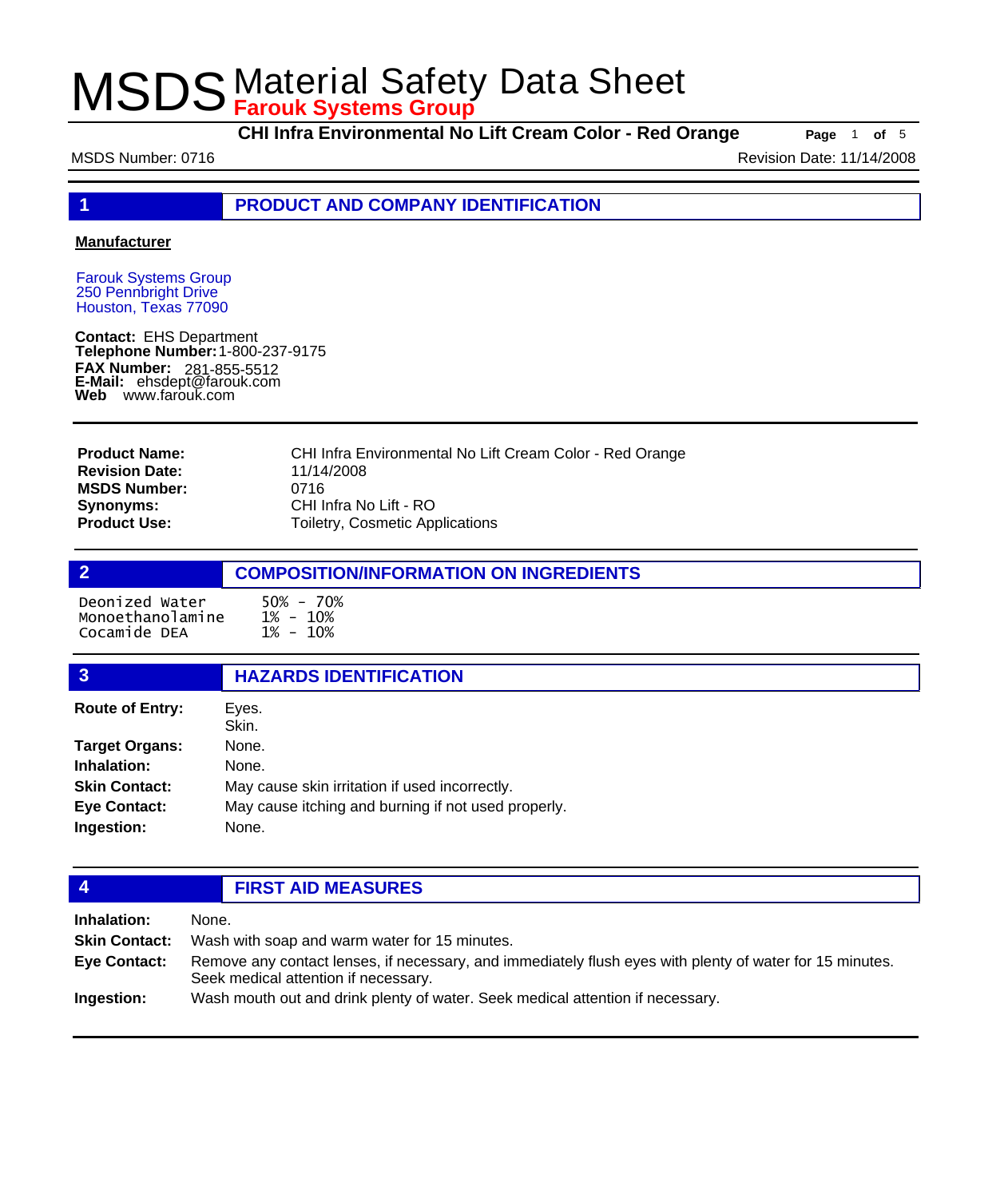**CHI Infra Environmental No Lift Cream Color - Red Orange Page** <sup>2</sup> **of** <sup>5</sup>

MSDS Number: 0716 **Revision Date: 11/14/2008** Revision Date: 11/14/2008

**5 FIRE FIGHTING MEASURES**

FLASHPOINT AND METHOD: Not applicable FLAMMABLE LIQUIDS: Not available. AUTO IGNITION TEMP: None FLAMMABLE CLASS: NFPA Rating: 0 BURNING RATE OF SOLID: Not available GENERAL HAZARDS: Evacuate personnel downwind of fire to avoid inhalation of fumes and smoke. EXTINGUISHING METHODS: Chemical type foam, dry chemical, water fog. HAZARDOUS COMBUSTION PRODUCTS: None. FIRE FIGHTING PROCEDURES: This product is not flammable.However, hazardous decomposition and combustion products may be formed in a fire situation. Cool exposed containers with water spray to prevent overheating.

FIRE FIGHTING EQUIPMENT: Respiratory and eye protection are required for fire fighting personnel. Full protective equipment (Bunker Gear) and self contained breathing apparatus (SCBA) should be used for all indoor fires and significant outdoor fires. For small outdoor fires, which may be easily extinguished with a portable fire extinguisher, use of a SCBA may not be needed.

### **6 ACCIDENTAL RELEASE MEASURES**

SMALL SPILL: When a spill occurs, use absorbent material on the substance. Dispose of the material according to all local, state and federal regulations. Always use an absorbent material when cleaning up a spill.

ENVIRONMENTAL PRECAUTIONS: Avoid run-off or release into sewers, stormdrains and waterways.

GENERAL PRECAUTIONS: Remove containers away from flammable materials.

#### *HANDLING AND STORAGE* Use appropriate personal protective equipment as specified in Section 8. Handle in a manner consistent with good household/personal techniques and practices. **Handling Precautions:** Keep containers/bottles securely sealed when not in use. Store in cool/dry conditions that do not exceed room temperature. Try to store product in temperatures between 40°F to 90° F. **Storage Requirements:**

### **8 EXPOSURE CONTROLS/PERSONAL PROTECTION**

| <b>Engineering Controls:</b>      | These recommendations provide general guideance for handling this product safely. Because<br>specific use conditions may vary, safety procedures should be developed for each specific<br>application of this product. When developing procedures, always consider potential waste,<br>disposal and personal safety issues. |
|-----------------------------------|-----------------------------------------------------------------------------------------------------------------------------------------------------------------------------------------------------------------------------------------------------------------------------------------------------------------------------|
| <b>Protective Equipment:</b>      | EYES AND FACE: For reasonable foreseeable uses of this product, eye and face protection<br>is not required.<br>SKIN: For reasonable foreseeable uses of this product, skin protection is not required.<br>RESPIRATORY: For reasonable foreseeable uses of this product, respiratory protection is not<br>required.          |
| <b>Exposure Guidelines/Other:</b> | EXPOSURE GUIDELINES: Overexposure is unlikely. Since all parameters cannot be foreseen, the use of engineering controls to reduce<br>exposure may be necessary.                                                                                                                                                             |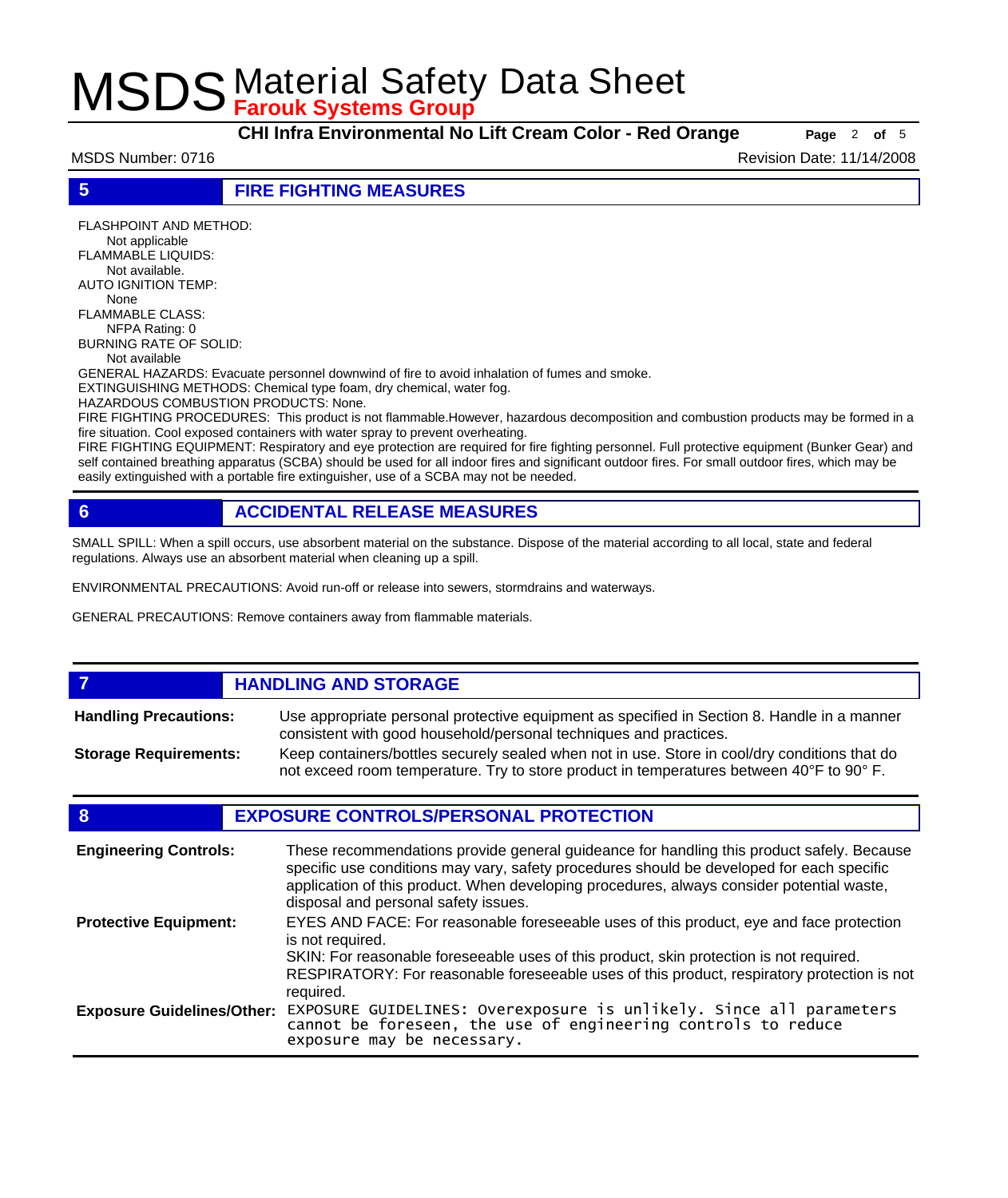**CHI Infra Environmental No Lift Cream Color - Red Orange Page** 3 of 5

MSDS Number: 0716 **Revision Date: 11/14/2008** Revision Date: 11/14/2008

#### **9 PHYSICAL AND CHEMICAL PROPERTIES**

**Appearance:** Opaque light red creme. **Physical State:** Creme **Odor:** Pleasant Fragrance **pH:** 10.3 - 10.7 **Vapor Pressure:** N/A **Vapor Density:** N/A

#### **Boiling Point:** 140° F **Freezing/Melting Pt.:** N/A **Solubility:** Soluble **Spec Grav./Density:** 0.9

| 101                                   | <b>STABILITY AND REACTIVITY</b>                                               |
|---------------------------------------|-------------------------------------------------------------------------------|
| <b>Stability:</b>                     | YES                                                                           |
| <b>Conditions to avoid:</b>           | None.                                                                         |
| Materials to avoid (incompatability): | Keep away from strong acids, reducing chemicals and heavy metals.             |
|                                       | Hazardous Decomposition products: Releases oxygen which may intensufy a fire. |
| <b>Hazardous Polymerization:</b>      | Will Not Occur.                                                               |

#### **11 TOXICOLOGICAL INFORMATION**

ACUTE:

DERMAL LD50: Not available. ORAL LD50: Not available. INHALATION LC50: Not available. EYE EFFECTS: This product may cause irritation to eyes if not used under normal conditions. TARGET ORGANS: NONE. SENSITIZATIONS: Not available. CARCINOGENICITY: IARC: Listed by IARC - No. NTP: Listed by NTP - No. OSHA: Listed by OSHA - No.

MUTAGENICITY: Not available. REPRODUCTIVE EFFECTS: None. TERATOGENIC EFFECTS: Not available.

#### **12 ECOLOGICAL INFORMATION**

ENVIRONMENTAL DATA: Not available. ECOTOXICOLOGICAL INFO: Not available. DISTRIBUTION: Not available. CHEMICAL FATE INFO: Not available.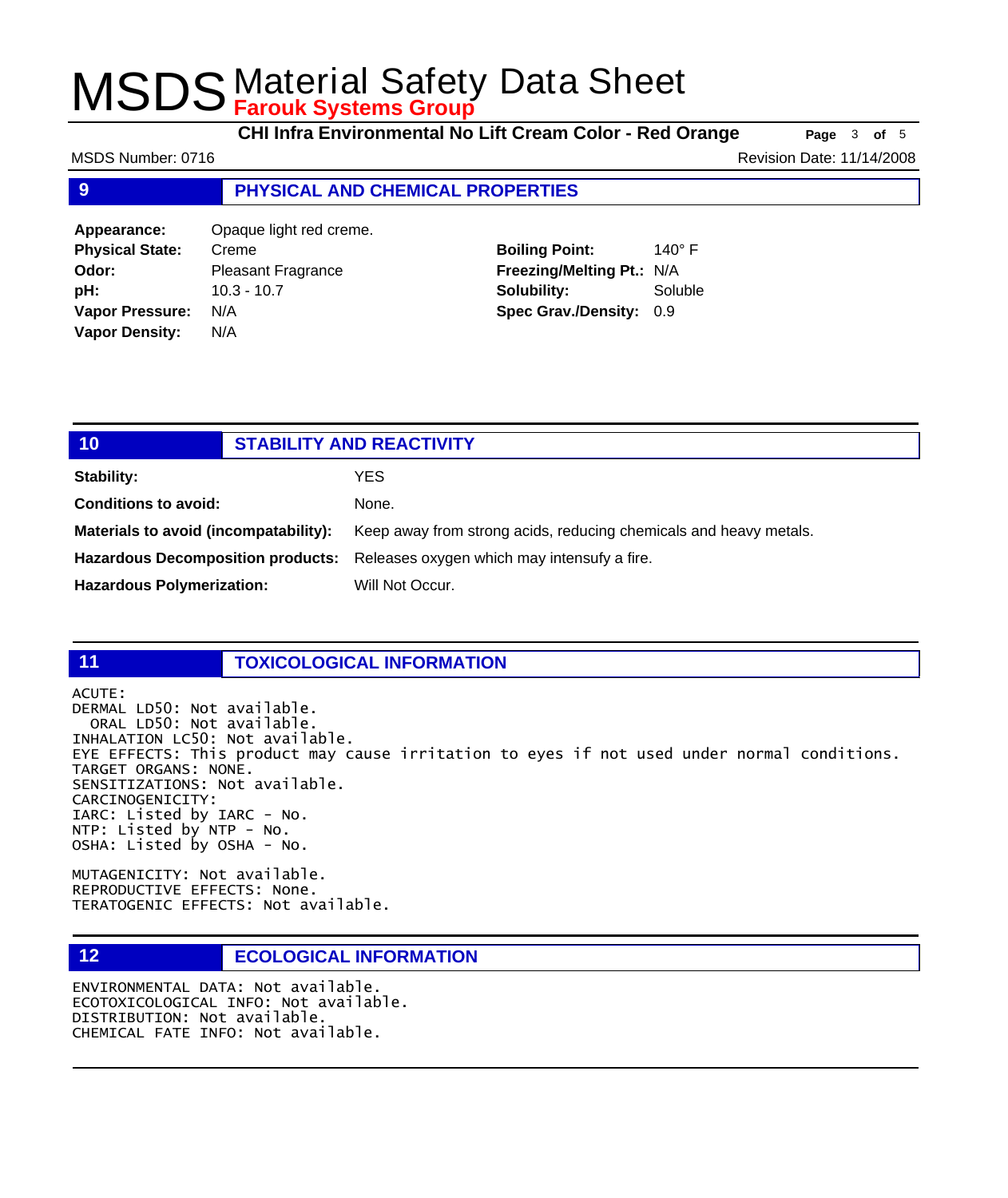**CHI Infra Environmental No Lift Cream Color - Red Orange Page** <sup>4</sup> **of** <sup>5</sup>

MSDS Number: 0716 **Revision Date: 11/14/2008** Revision Date: 11/14/2008

#### **13 DISPOSAL CONSIDERATIONS**

US EPA Waste Number and Descriptions:

DISPOSAL METHOD: Controlled release of diluted product into a biological wastewater treatment plant. COMPONENT WASTE NUMBER: No EPA Waste Numbers are applicable for this product's components. DISPOSAL INSTRUCTIONS: Dispose of waste material according to local, state and federal rules and regulations.

**14 TRANSPORT INFORMATION**

This product is not regulated as a hazardous material by the United States (DOT) or Canadian (TDG) transportation regulations.

DOT CLASSIFICATION: Shipping Name: CHI Infra Environmental No Lift Cream Color - Red Orange Class: None Non-regulated, non-hazardous.

IMDG CLASSIFICATION: Shipping Name: CHI Infra Environmental No Lift Cream Color - Red Orange Class: None Non-regulated, non-hazardous.

IATA CLASSIFICATION: Shipping Name: CHI Infra Environmental No Lift Cream Color - Red Orange Class: None Non-regulated, non-hazardous.

1-800-424-9300 1-703-527-3887 CHEMTREC

Outside the United States